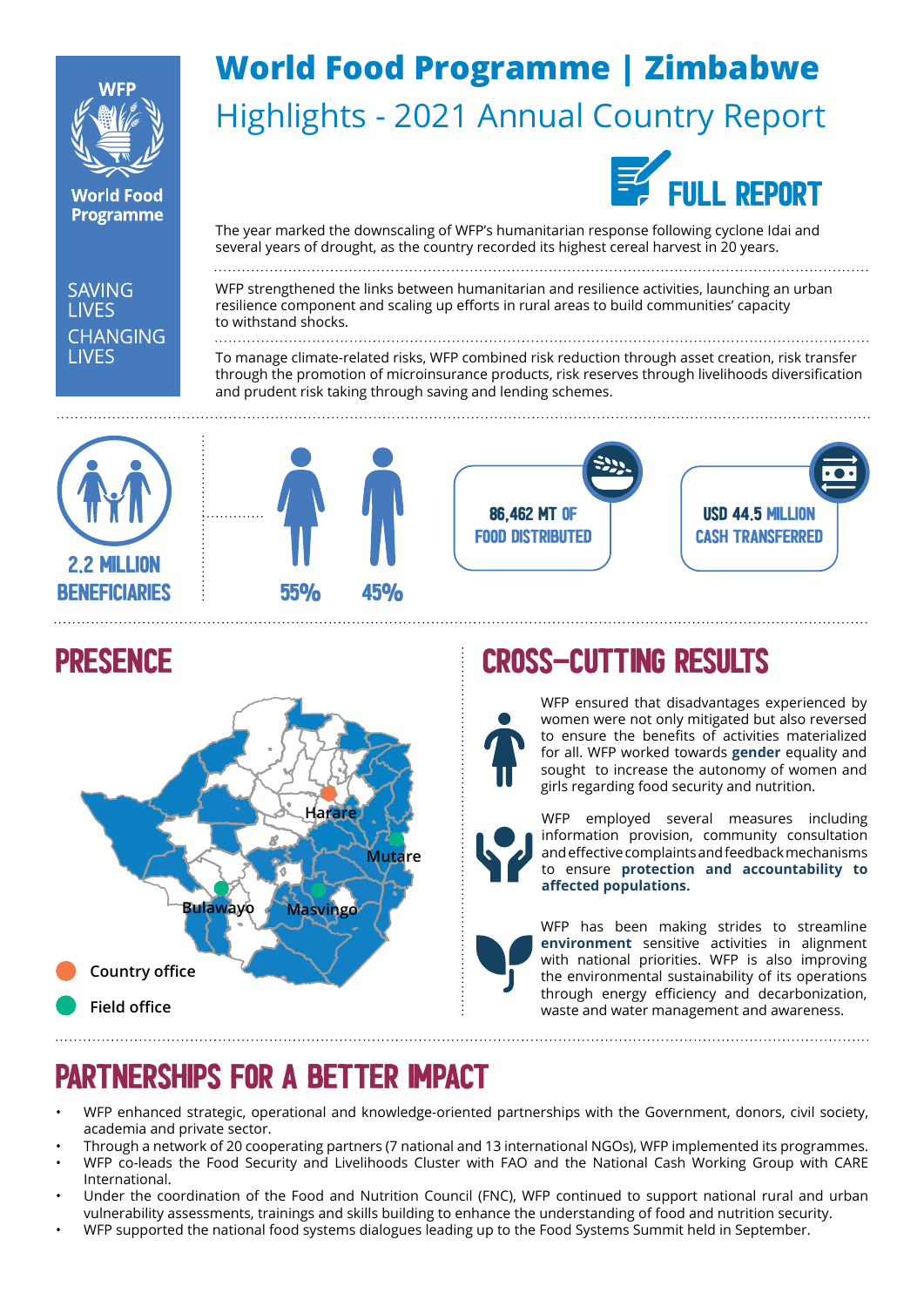### basic food needs of vulnerable people are met during severe seasonal shocks



**1.7 million people reached with food assistance**



**13,853 refugees supported in Tongogara camp**

**USD 44 million in cash-based transfers disbursed to vulnerable urban families**

# child stunting rates are in line with achievement of national and global targets by 2025



**45,000 pregnant women supported with nutritious foods**



**81 maternity waiting homes received IT equipment**



**Supported awarenessraising on nutrition practices**

smallholder farmers have increased access to wellfunctioning agricultural markets by 2030



**60,000 smallholder farmers received climate smart inputs**



**30 districts supported, an increase from 13 in 2020**



**783 Government extension workers trained on good agricultural practices**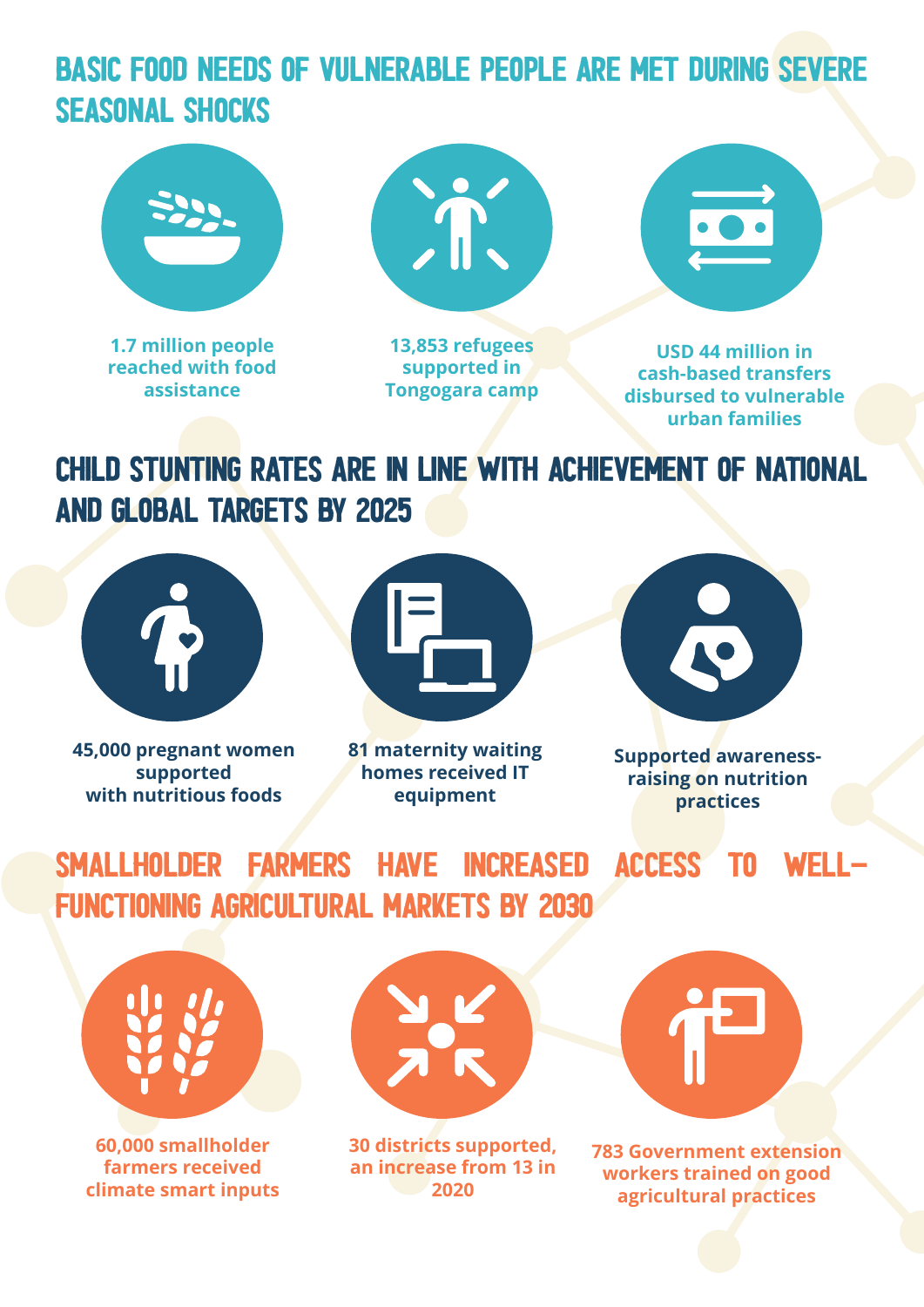### food insecure rural households achieve food security and resilience to seasonal shocks







**55 productive assets were created or rehabilitated**



**Food assistance for assets continued to be the entry point to WFP's resiliencebuilding model**

#### social protection system ensures chronically vulnerable people meet basic needs all year round



**16,000 families participated in climate risk management activities**



**Paid USD 1.5 million in insurance premiums to safeguard against drought**



**Supported 20 schools in installing improved water sources**

# partners are supported with cost-effective and efficient supply chains



**Trained government and NGO staff on warehouse management**



**Handled goods valued at USD 66 million, on behalf of the UN and NGOs**



**Provided ad-hoc services such as transportation of consignments to partners**